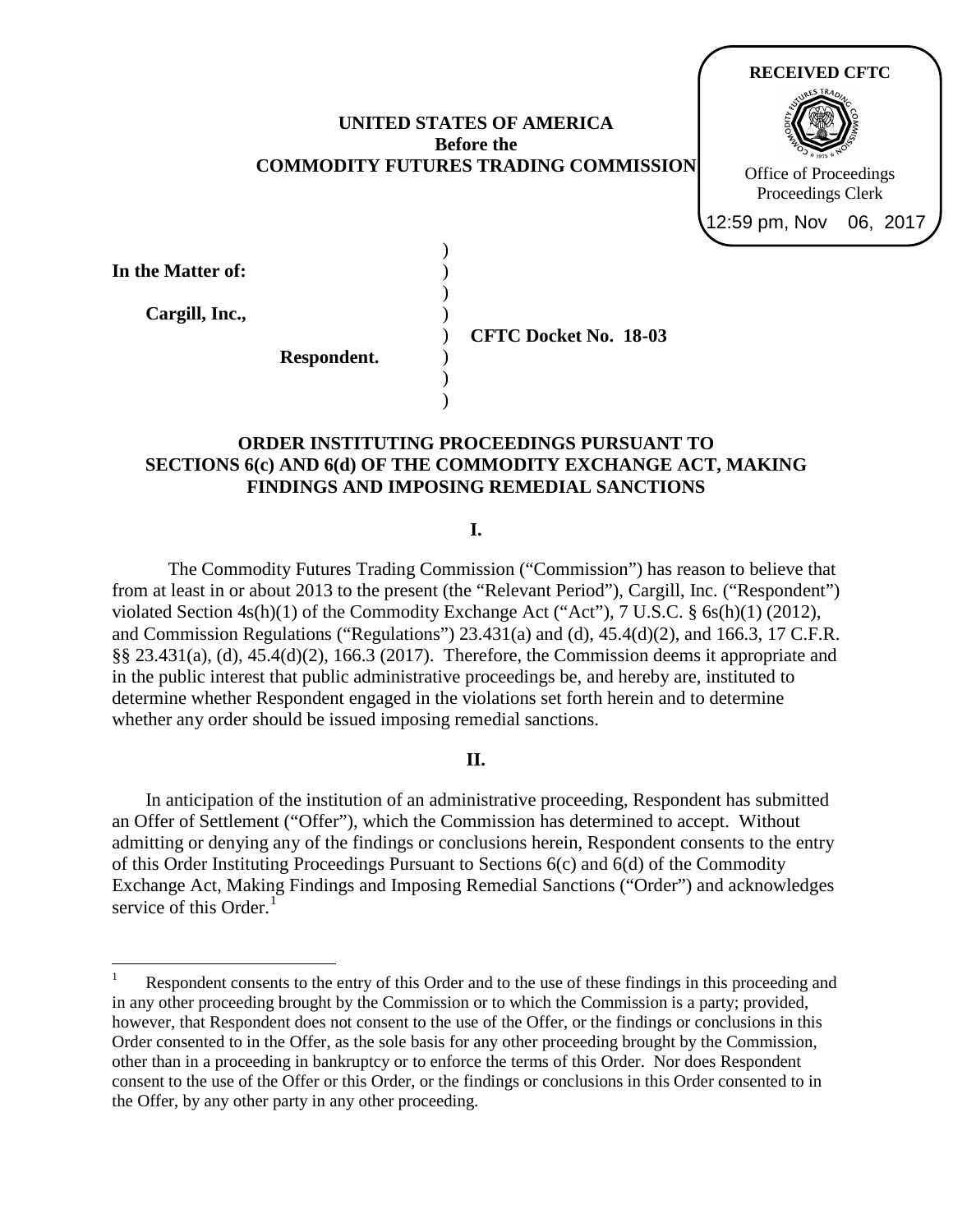The Commission finds the following:

### **A. SUMMARY**

Beginning in early 2013, when it provisionally registered as a swap dealer, and continuing through the present, Cargill, through its Cargill Risk Management business ("CRM") has provided its counterparties to certain complex swaps with mid-market marks ("marks") that failed to comply with the Act and Regulations.

Swap dealers such as Cargill are required to comply with certain external business conduct requirements. These include disclosing to potential counterparties, prior to the transaction, the swap dealer's material incentives and conflicts of interest related to the swap, including the mid-market mark of the swap. The requirements also include daily disclosure to counterparties, during the life of each swap, of the mid-market mark of that swap. Regulations prohibit the mark, either pre-trade or during the life of the swap, from including any amount for profit, credit reserve, hedging, funding, liquidity, or any other costs or adjustments.

In 2012 and 2013, as it prepared to register as a swap dealer, Cargill identified the midmarket mark provisions of the Act and the Commission's external business conduct regulations as potentially problematic for Cargill's business because the provisions would require Cargill to disclose its full mark up on swaps to its counterparties. In particular, Cargill was reluctant to disclose its mark up on certain complex swaps because of a concern that such transparency might ultimately reduce its revenue. As a result of this concern, Cargill chose to provide a mark that was based on a termination or "unwind" value that included a portion of Cargill's estimated revenue during the first sixty calendar days of the swap, and also credited the counterparty with a portion of its estimated revenue if the counterparty terminated the swap during that same period. This method had the effect of concealing from the counterparty the full revenue that Cargill expected to make from the swap transaction. Cargill took this approach despite concerns that its contemplated mid-market mark methodology did not meet the requirements of the Commission's regulations concerning mid-market marks, either pre-trade or during the first sixty calendar days of the swap. As a result of this conduct, Cargill violated the mid-market mark disclosure requirements and swap reporting rules, and failed to supervise its employees.

 Additionally, from its provisional registration as a swap dealer, Cargill, through CRM, has failed to supervise employees in relation to certain swaps executed based on prices derived by Cargill's ProPricing program. ProPricing is a program in which direct customers and third party marketers enroll specified amounts of commodities with Cargill for forward delivery; Cargill sets the futures hedge component of the price it will pay for these commodities on delivery by hedging the enrolled commodities with futures and options. When third party marketers make use of this program, Cargill, as a swap dealer, engages in swaps with these marketers.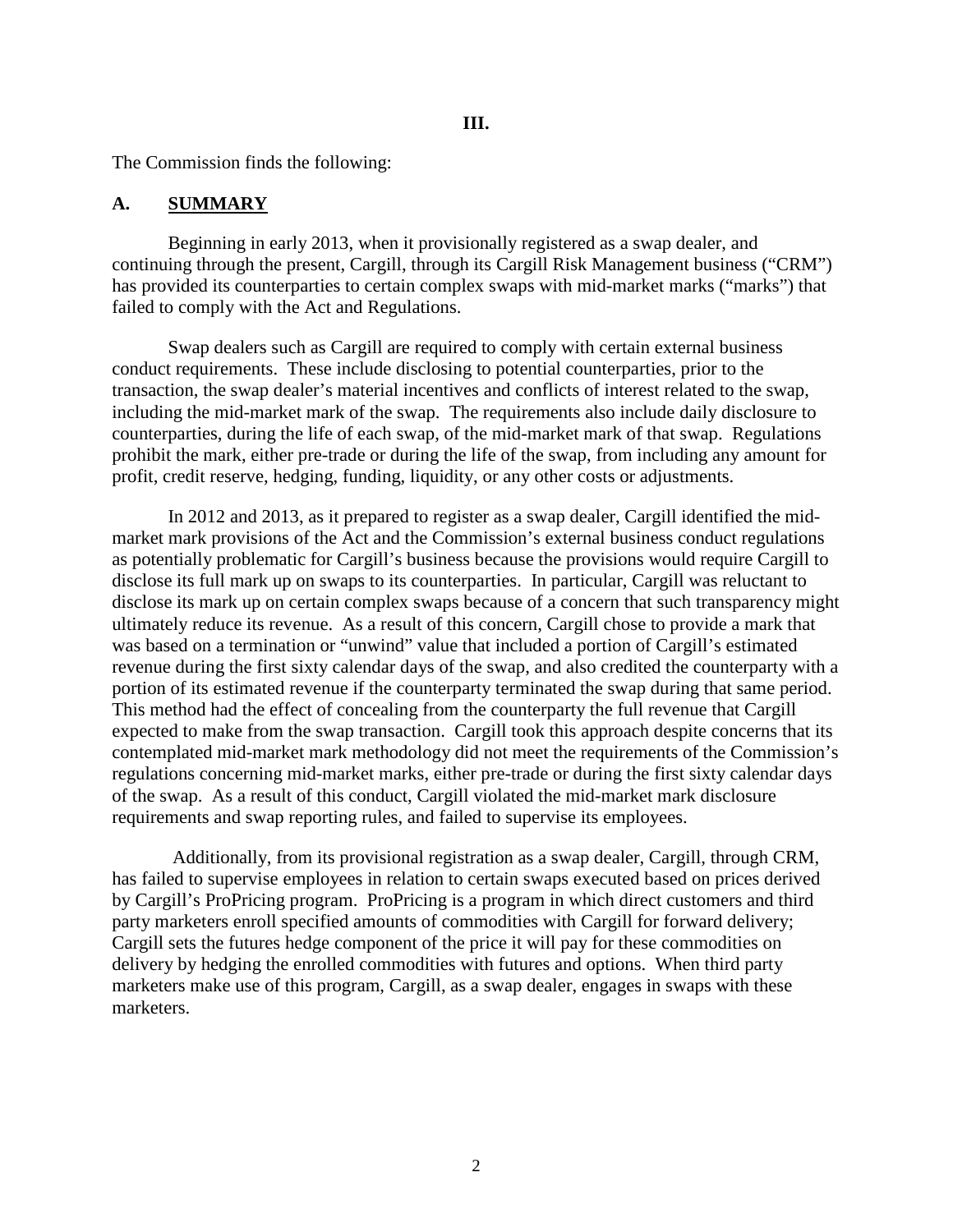Cargill, through CRM, provides periodic reports to third-party marketers on the ProPricing accounts. Included in those reports is information on the percentage of the enrolled commodity that is being hedged. On a number of occasions during the Relevant Period, ProPricing accounts were short more than the amount of the enrolled commodity for that account (i.e., over-hedged) or long (i.e., under-hedged). When an account is over- or under-hedged on a periodic reporting date, CRM reports to swap counterparties that the account is one hundred percent hedged (in the case of over-hedging) or zero percent hedged (in the case of underhedging), rather than the actual percentage the account is hedged. From 2013, when Cargill provisionally registered as a swap dealer, to the present, Cargill employees have therefore provided reports to third-party marketers on the ProPricing accounts that fail to reveal that the ProPricing accounts on which the swap is priced are over- or under-hedged.

### **B. RESPONDENT**

**Cargill, Inc.** is a global agricultural, commodity, and financial services business headquartered in Minnesota. Cargill has been provisionally registered as a swap dealer since February 28, 2013; its application to be designated as a limited purpose swap dealer<sup>2</sup> was approved by the Commission on October 29, 2013. Cargill is also listed as a principal for certain of its affiliates that are registered with the Commission.

# **C. FACTS**

# **1. Mid-Market Marks**

# **a. Swap Dealer Business Conduct Requirements**

Section 4s(h) of the Act, 7 U.S.C. § 6s(h), sets forth certain business conduct standards for swap dealers.<sup>3</sup> These include requirements that swap dealers disclose to counterparties  $(1)$ information about the material characteristics of the swap, (2) the swap dealer's material incentives and conflicts of interest related to the swap, and (3) a daily mark of each uncleared swap transaction.

Regulation 23.431, 17 C.F.R. § 23.431, implements, among other provisions, the disclosure requirements of Section 4s(h), 7 U.S.C. § 6s(h). Pursuant to Regulation 23.431, swap

 $\frac{1}{2}$  A "limited purpose" swap dealer is an entity that the Commission designates as a swap dealer for one type, class, or category of swap or activities without the entity being considered a swap dealer for other types, classes, categories, or activities. *Further Definition of "Swap Dealer," "Security-Based Swap Dealer," "Major Swap Participant," "Major Security-based Swap Participant" and "Eligible Contract Participant,"* 77 Fed. Reg. 30,596, 30,643 (May 23, 2012). Cargill's swap dealer activity is conducted exclusively by its CRM business unit. *In the Matter of the Request of Cargill, Incorporated for Limited Purpose Swap Dealer Designations Under Section 1(a)(49)(B) of the Commodity Exchange Act* (CFTC Oct. 29, 2013).

<sup>3</sup> Section 4s(h), 7 U.S.C. § 6s(h), also sets forth business conduct standards for major swap participants. Because Cargill is a swap dealer, the remainder of this Order will discuss the Act and Regulations only as they relate to swap dealers.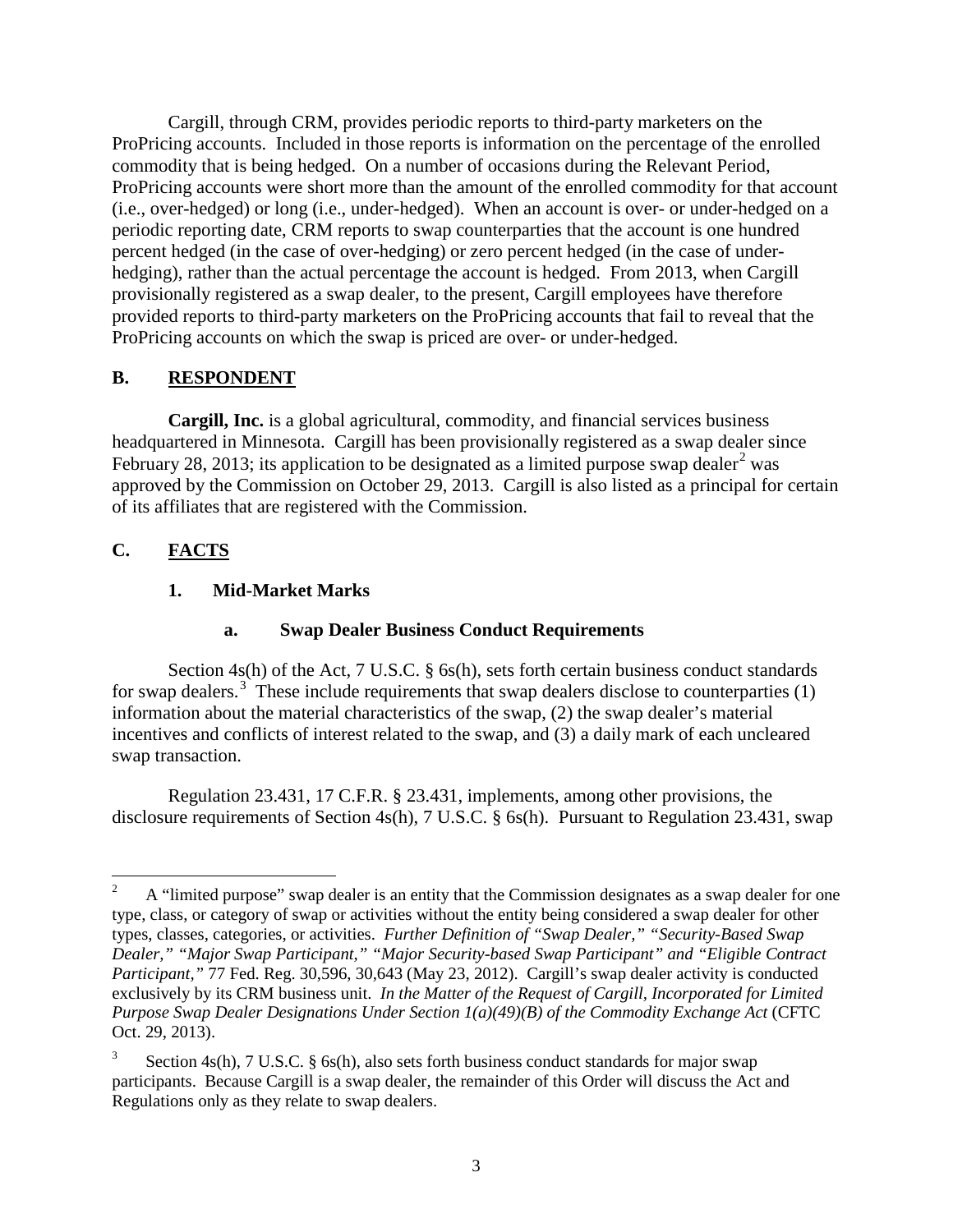dealers must disclose to counterparties,  $4$  among other things, "[a]t a reasonably sufficient time prior to entering into a swap," (1) the material characteristics of the particular swap, "which shall include the material economic terms of the swap, the terms relating to the operation of the swap, and the rights and obligations of the parties during the term of the swap," and (2) the material incentives and conflicts of interest the swap dealer may have in connection with the swap, which shall include "[w]ith respect to disclosure of the price of the swap, the price of the swap and the mid-market mark of the swap."<sup>5</sup>

Regulation 23.431 also requires that swap dealers disclose to counterparties the midmarket mark of uncleared swaps daily during the term of the swap, as well as "[t]he methodology and assumptions used to prepare the daily mark" and "[a]dditional information concerning the daily mark to ensure a fair and balanced communication."<sup>6</sup> In requiring that swap dealers disclose their methodology and assumptions, the Commission noted that "[t]he statutory daily mark requirement is meaningless unless the counterparty knows the methodology and assumptions that were used to calculate the mark. To make its own assessment of the value of the swap for its own purposes, the counterparty has to have information from the swap dealer … about how the mid-market mark was calculated."<sup>7</sup> The Commission further noted that for swaps in illiquid markets, the mid-market mark could be calculated using a model;<sup>8</sup> Regulation 23.431 itself provides that a swap dealer is "not required to disclose to the counterparty confidential, proprietary information about any model it may use to prepare the daily mark."<sup>9</sup>

Regulation 23.431 instructs swap dealers that both the pre-trade and daily mid-market marks the swap dealer discloses "shall not include amounts for profit, credit reserve, hedging,

 $\overline{a}$ 

<sup>4</sup> Both Section 4s(h) and Regulation 23.431 limit the disclosure requirements discussed in this Order to counterparties who are not swap dealers, major swap participants, security-based swap dealers, or major security-based swap participants. Section  $4s(h)(3)(B)$ , 7 U.S.C. § 6s(h)(3)(B); Regulation 23.431(a), (d), 17 C.F.R. § 23.431(a), (d). The remainder of this Order will use the more general term "counterparties" to refer to the requirements of the Act and Regulation.

 $^{5}$  17 C.F.R. § 23.431(a).

 $6$  17 C.F.R. § 23.431(d). Communicating in a fair and balanced manner with counterparties is independently required by the Regulations. Regulation 23.433, 17 C.F.R. § 23.433 (2017) ("With respect to any communication between a swap dealer . . . and any counterparty, the swap dealer . . . shall communicate in a fair and balanced manner based on principles of fair dealing and good faith.").

Regulation 23.431 provides three examples of additional information that could be "appropriate" to disclose to ensure a fair and balanced communication: (a) that the mark may not be a price at which the swap could be terminated or unwound; (b) that the mark may not be a basis for margin calls; and (c) that the mark may not be the same as the value of the swap on the swap dealer's books. 17 C.F.R. §  $23.431(d)(3)(ii)$ .

<sup>7</sup> *Business Conduct Standards for Swap Dealers and Major Swap Participants With Counterparties* ("Final Rule Release"), 77 Fed. Reg. 9,734, 9,768 (Feb. 17, 2012).

<sup>8</sup>*Id*.

<sup>&</sup>lt;sup>9</sup> Regulation 23.431(d)(3)(i), 17 C.F.R. § 23.431(d)(3)(i).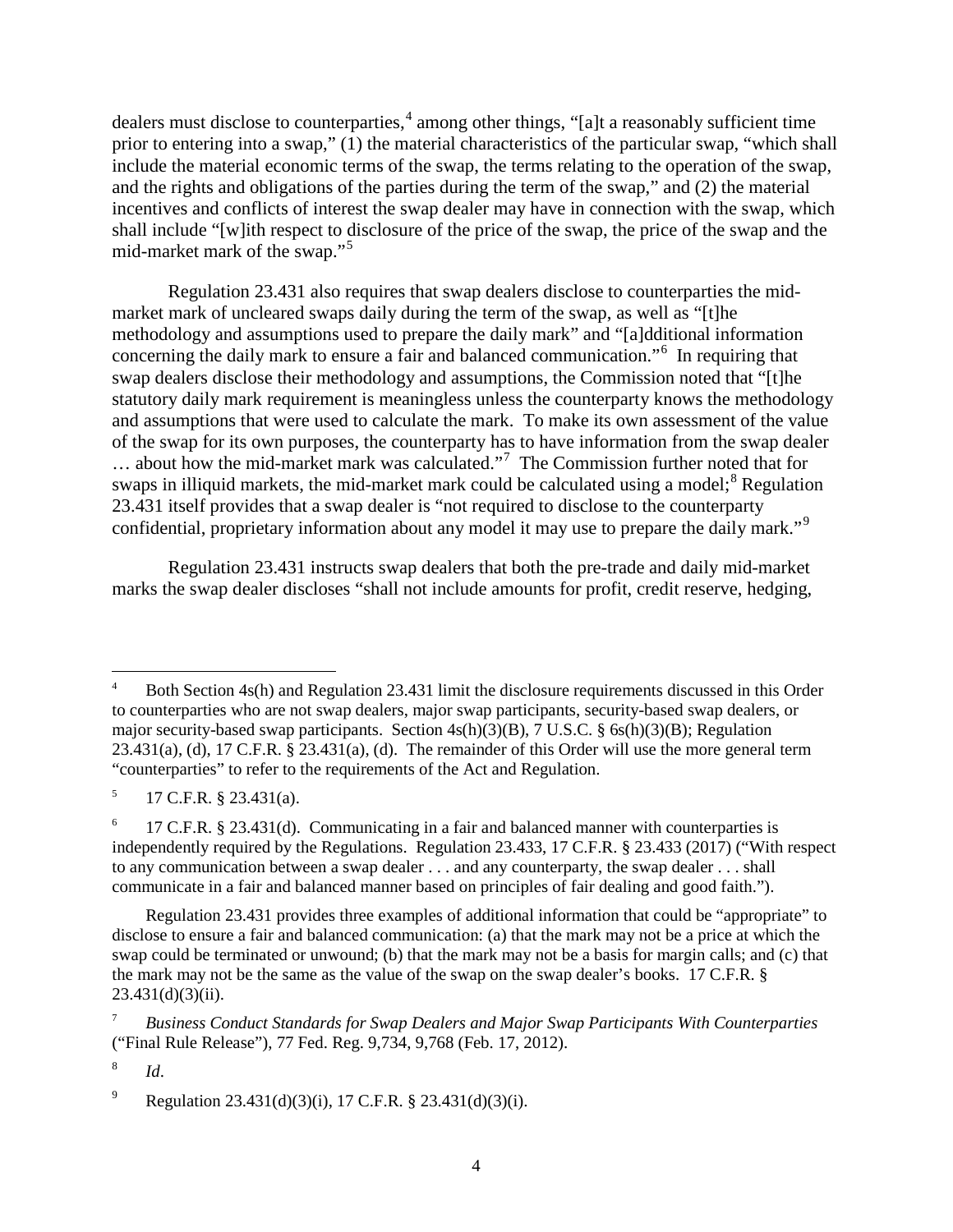funding, liquidity, or any other costs or adjustments."<sup>10</sup> In adopting the rule, the Commission noted that the term mid-market "has been used by many industry participants since at least 1994,"<sup>11</sup> and characterized the mid-market mark as an "objective"<sup>12</sup> and "transparent"<sup>13</sup> value. The intention of the mid-market mark standard in the rule was "to achieve a degree of consistency in the calculation of the daily mark across swap dealers and major swap participants."<sup>14</sup> However, because the mid-market mark requirement was a "principal based" rule the Commission declined to "endorse any particular methodology" of calculating the mark. 15

As part of the comprehensive regulatory regime for swaps, Regulation  $23.402(a)(1)$ , 17 C.F.R.  $\S 23.402(a)(1)$  (2017), requires that swap dealers have written policies and procedures reasonably designed to ensure compliance with swap dealer business conduct standards, including Regulation 23.431, 17 C.F.R. § 23.431. In adopting Regulation 23.431, 17 C.F.R. § 23.431, the Commission noted that "the Commission will consider good faith compliance" with those policies and procedures as "a mitigating factor when exercising its prosecutorial discretion for violation of the rules."<sup>16</sup>

### **b. Cargill's Previously Existing Swaps Business**

Pre-dating its registration as a swap dealer, Cargill, through its CRM business unit, has offered various swaps to its customers, primarily to allow its customers to manage commodity risk. Cargill offers a range of swaps from more standardized, or "vanilla," swaps to highly complex, customized swaps tailored to customers' specific needs or preferences. Most of the customers of Cargill's swaps business are commodity producers and commercial end users.

 $\overline{a}$ 

*Id*. at 9,746.

<sup>17</sup> C.F.R. § 23.431(d)(2). The Commission considered, but ultimately did not require, swap dealers to disclose their profit separately. *Business Conduct Standards for Swap Dealers and Major Swap Participants with Counterparties* ("Proposed Rule Release"), 75 Fed. Reg. 80,638, 80,645 (Dec. 22, 2010).

<sup>&</sup>lt;sup>11</sup> Final Rule Release, 77 Fed. Reg. at  $9,768$ .

 $12$  *Id.* 

<sup>&</sup>lt;sup>13</sup> Proposed Rule Release, 75 Fed. Reg. at 80,646.

<sup>&</sup>lt;sup>14</sup> Final Rule Release, 77 Fed. Reg. at 9,811.

<sup>15</sup> *Id*. at 9,768.

<sup>&</sup>lt;sup>16</sup> *Id.* at 9,744; see also *id.* at 9,766, 9,768 (noting specifically that good faith compliance would be relevant to violations of the mid-market mark requirements). The Commission further stated:

To be considered good faith compliance, the Commission will consider, among other things, whether the swap dealer … made reasonable inquiry and took appropriate action where the swap dealer … had information that would cause a reasonable person to believe that any person acting for or on behalf of the swap dealer … was violating the CEA or the Commission's Regulations in connection with the swaps related business of the swap dealer ....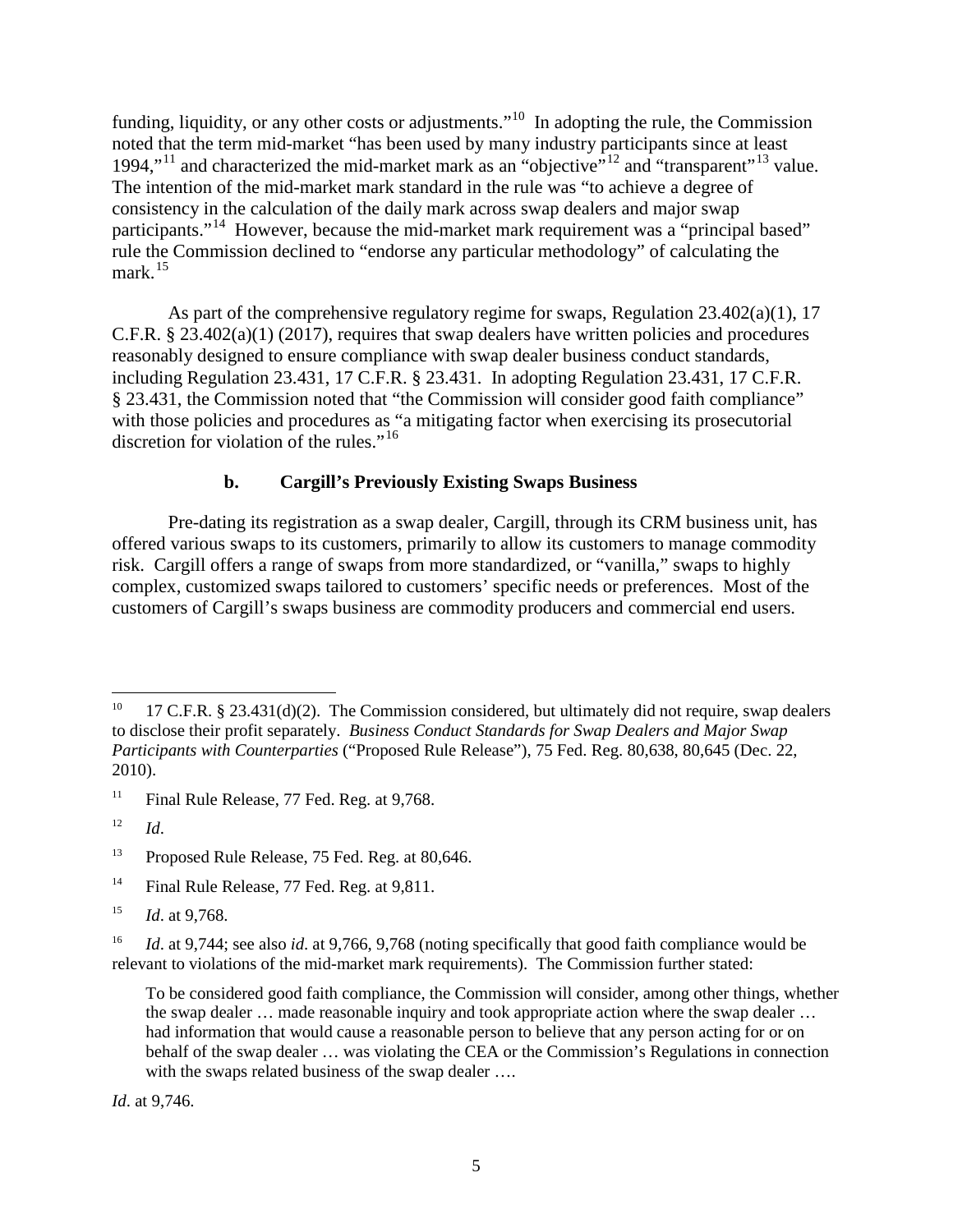For a number of years prior to its registration as a swap dealer, the most complex swaps Cargill offered were managed by a division of CRM known as Hedging Products, or "HP." These swaps could contain features to embed volatility or optionality into the transaction, such as caps, collars, floors, knock-in or knock-out rights, or various accrual or accumulation features.

From at least 2007 to 2012, Cargill's Hedging Products division provided swap counterparties with statements that contained a "market value" of the swap. For certain complex swaps, Cargill's policy was to report to counterparties a "market value" of the swap that amortized Cargill's expected revenue<sup>17</sup> on the swap equally over the first sixty calendar days of the swap. If – as occasionally happened – a counterparty sought to terminate a swap early, CRM would terminate the swap at or near the reported market value, and thus counterparties who terminated early would not be charged Cargill's full expected revenue.<sup>18</sup> One purpose of this policy was to amortize Cargill's mark up over the first sixty calendar days of the swap instead of showing the entire mark up to the counterparty on day one.

# **c. Cargill's Development of a Mid-Market Mark Policy**

Shortly after the Commission made public the final form of Regulation 23.431, 17 C.F.R. § 23.431, Cargill employees identified the mid-market mark requirements as meaning that Cargill would "have to show [its] mark up on swap trades."

From the beginning, this requirement concerned Cargill, particularly as it related to the Hedging Products division of CRM, which had previously been amortizing its revenue over sixty days for purposes of customer reporting. One CRM senior executive ("Cargill Executive") described the mid-market mark requirements as the number one concern about Cargill's impending registration as a swap dealer. The leadership group of Cargill's swaps business, which included a senior member of the compliance team and business executives, held at least one meeting to discuss "the implications" to Hedging Products, if Cargill had to register as a swap dealer, "of the requirement that they provide a mid-market mark price along with the execution price on each trade." In relation to that meeting, a senior member of the compliance team went on to say "Providing the mid-market mark price is concerning to HP and the impact it could have on earnings." In another email, this senior member of the compliance team described concern that "the transparency of the mid-market mark . . . could result in lower margins" for Hedging Products.

In light of its concerns about the effect of the mid-market mark requirements on its earnings and margins, Cargill explored various other options for calculating and providing mid-

 $17$ 17 As used in this Order, the term "expected revenue" means the revenue Cargill expected to realize over the life of the swap.

<sup>18</sup> Cargill calculated market value using a sophisticated propriety model that would value the various components of the complex swap using a common valuation methodology that accounted for past and present market conditions, the underlying price of the commodity or commodities, volatility, and prevailing interest rates, among other factors. Changes in the market value reported to customers over the life of the swap would be affected not only by the amortization of expected revenue, but also by changes in these model inputs, such as changes to the price of the underlying commodity and other market conditions.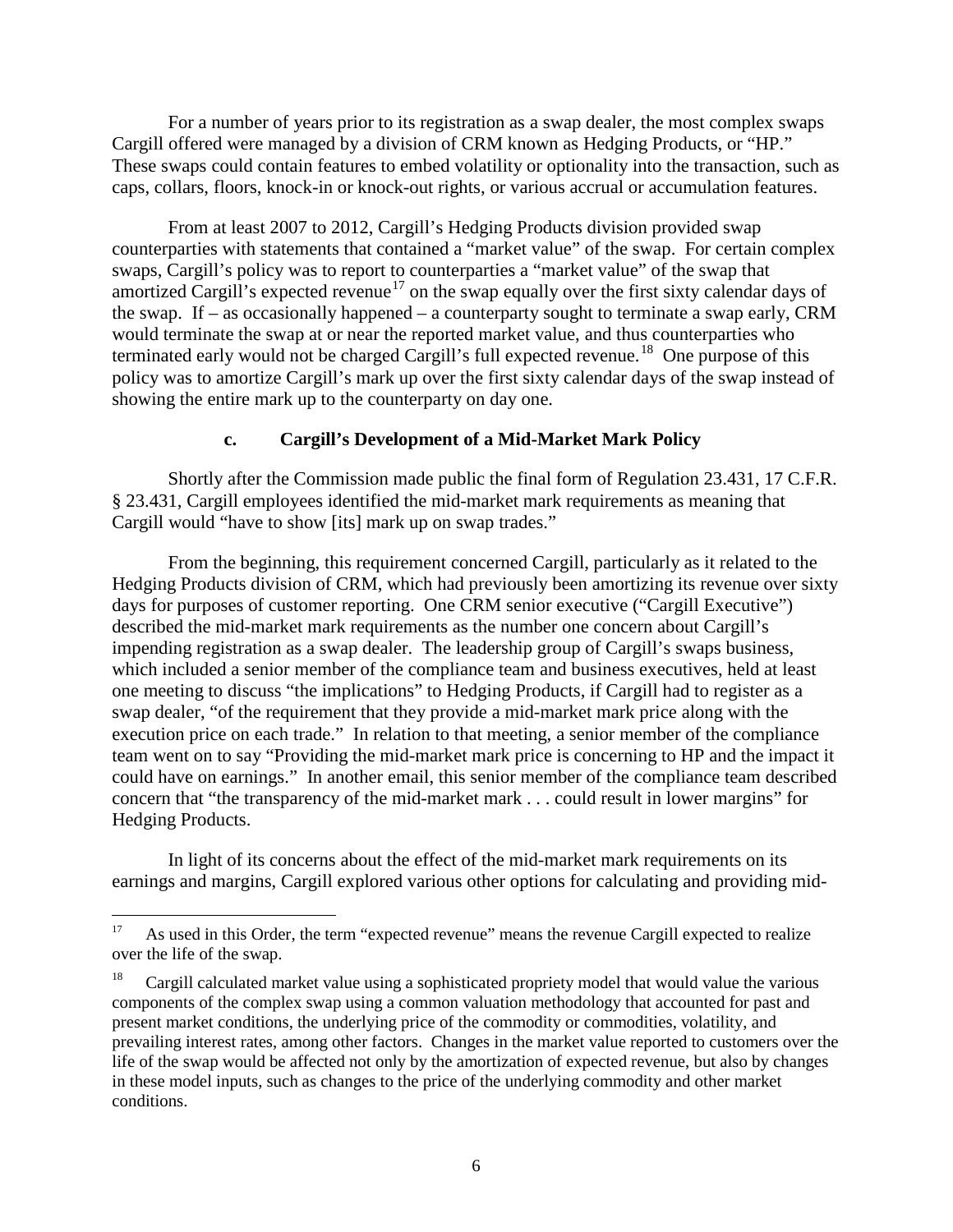market marks. During this process, certain Cargill employees identified an opportunity to raise questions about the mid-market mark requirement with the Commission, but ultimately decided not to raise the topic because it was "too sensitive" and asking questions might "tip [Cargill's] hand" and result in an answer from the Commission that Cargill did not like.

Ultimately, Cargill decided to continue to use its prior practice of amortizing its expected revenue over sixty days for certain complex swaps, including complex swaps offered by Hedging Products, and providing an "unwind" or "termination" value as the mid-market mark. As a result, instead of showing the entire mark up on day one, after registration as a swap dealer Cargill reported a mid-market mark that did not reveal the unamortized revenue, both pre-trade and during the first sixty days of the swap.

Cargill, however, made one modification to its previous practice. Rather than amortizing all of its expected revenue over the first sixty days – which resulted in a "market value" of the swap on the date of the transaction that closely matched the price the customer had paid for the swap – Cargill decided to "recognize" ten percent of its expected revenue on the day of the swap and amortize the remaining ninety percent over the next sixty calendar days. One consideration in recognizing ten percent of expected revenue on the day of the swap was to create a midmarket mark that, pre-trade and shortly after the trade, was sufficiently different than the price the counterparty had paid that it would be believable to counterparties as Cargill's mark up.<sup>19</sup> Multiple Cargill employees, including the Cargill Executive, discussed whether ten percent would be a believable number to counterparties, and concluded that it would be.

The result of Cargill's amortization methodology for complex swaps was that, pre-trade and on the transaction date, Cargill provided mid-market marks to counterparties that concealed ninety percent of Cargill's expected revenue, including Cargill's expected profits and all other costs and adjustments Cargill used when setting the price it would charge to its counterparty. Cargill then reduced the mark over the next sixty days as it amortized the remaining revenue equally each day.

From its registration as a swap dealer until June 2016, Cargill did not disclose to its counterparties that it used an amortization methodology in connection with its complex swaps. In June 2016, after it learned of the Division of Enforcement's investigation, Cargill began disclosing that it employed a "revenue recognition policy" for complex swaps that "factored" ten percent of Cargill's revenue on the trade date and the remaining ninety percent equally over the next sixty calendar days, and disclosed elsewhere that it would calculate a daily mid-market mark "in accordance with [its] revenue recognition policy." Even after June 2016, Cargill did not directly disclose that, because the mid-market mark was calculated based on unamortized revenue, the mark failed to reveal all of Cargill's mark up.

Certain employees expressed concern within Cargill about Cargill's use of the amortization methodology, both before and after Cargill's registration as a swap dealer. Among

<sup>19</sup> 19 Another consideration was Cargill's view that recognizing ten percent of expected revenue at the inception of a trade, even if the counterparty immediately unwound the transaction, was a reasonable amount to compensate Cargill for the upfront costs associated with structuring and selling complex swaps to its counterparties.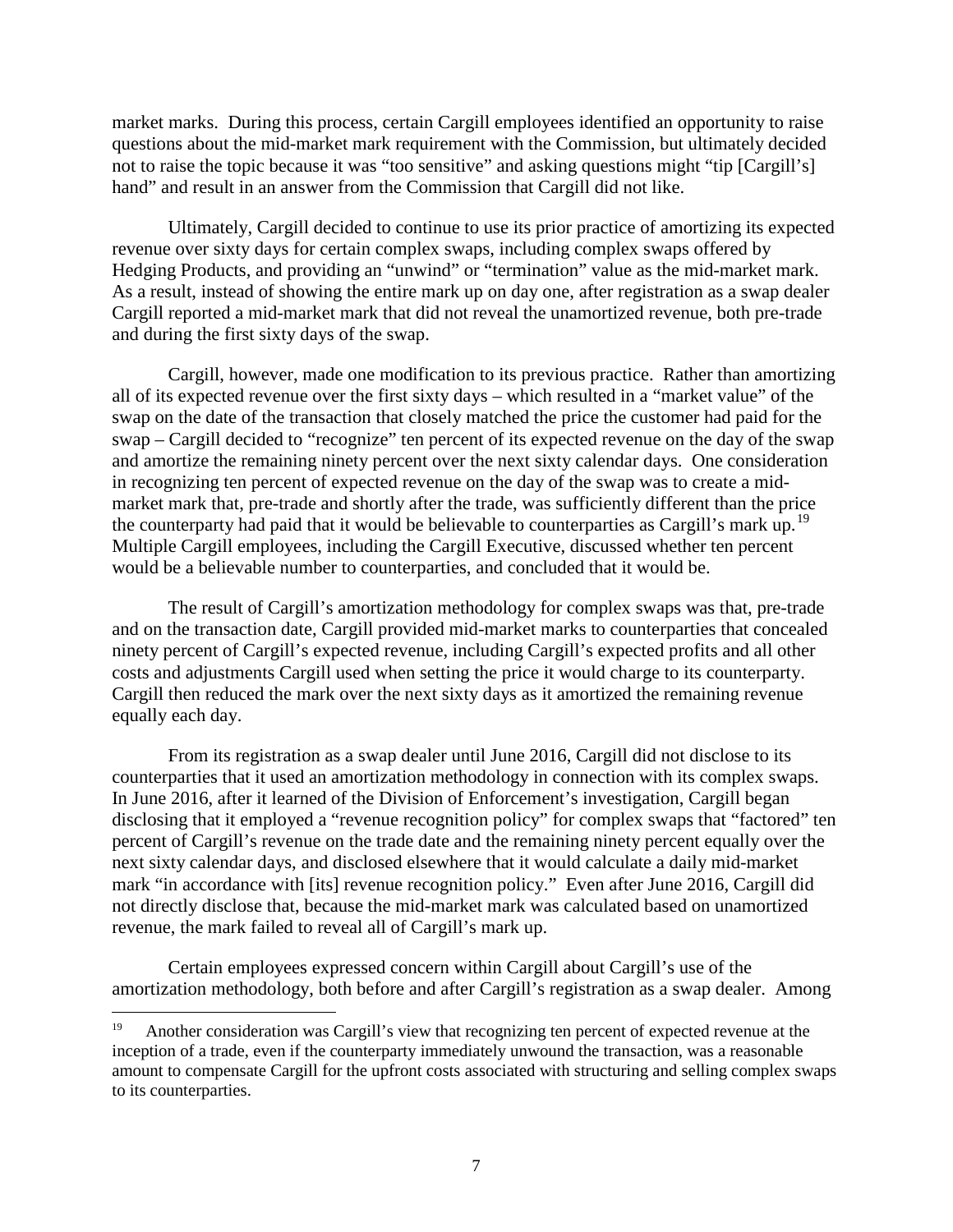the concerns expressed was that the methodology masked the actual value of the swap from counterparties and did not comport with the requirements of the rule.<sup>20</sup> These concerns were expressed to employees at the highest level within Cargill's swap business, including to business leaders of Cargill's CRM division and CRM's compliance leadership. Nevertheless, despite the fact that certain Cargill employees identified issues with Cargill's mark methodology and raised their concerns with CRM leadership, Cargill has used the amortization methodology to calculate its mid-market marks on certain complex swaps from its provisional registration as a swap dealer until the date of this Order.

All swap dealers are subject to the mid-market mark requirements in Section 4s(h)(1), 7 U.S.C. § 6s(h)(1), and Regulation 23.431, 17 C.F.R. § 23.431. While the swaps for which Cargill uses its amortization methodology are complex and tailored to particular customers, certain other swap dealers offer similar products. By providing counterparties with mid-market marks that had the effect of concealing up to ninety percent of Cargill's estimated revenue, Cargill potentially advantaged itself over other swap dealers and may have prevented customers from making fully informed decisions about their options for hedging.

Since its registration as a swap dealer, Cargill has provided hundreds of customers with mid-market marks that amortized estimated revenue, in thousands of swap transactions.

# **d. Swap Data Repository Reporting**

Cargill, as a swap dealer, was a reporting counterparty required to report certain data about its swaps transactions to a swap data repository ("SDR").<sup>21</sup> This includes reporting "valuation data" for each uncleared swap daily.<sup>22</sup> Valuation data is defined by the Commission as "all of the data elements necessary to fully describe the daily mark of the transaction" pursuant to Section 4s(h), 7 U.S.C. § 6s(h), and Regulation 23.431, 17 C.F.R. § 23.431.<sup>23</sup>

Cargill, from the time it was required to begin reporting data to the SDR until the date of this Order, has reported valuation data to the SDR that is consistent with the mid-market marks it reports to counterparties. As a result, Cargill has reported valuation data to the SDR for thousands of complex swaps calculated by use of Cargill's mid-market mark amortization methodology and which therefore has been inaccurate.

<sup>20</sup> 20 Cargill employees, including the Cargill Executive, also recognized that Cargill's marks included anticipated profit, and that Regulation 23.431, 17 C.F.R. § 23.431, did not allow profit to be included in the marks. A compliance employee explained to the Cargill Executive that Cargill was choosing not to follow that portion of the Regulation.

<sup>&</sup>lt;sup>21</sup> Section 4r(a)(1), (3), 7 U.S.C. § 6r(a)(1), (3) (2012); Regulation 23.204, 17 C.F.R. § 23.204 (2017). The Act and Regulations provide guidance about which counterparty to a swap must report data about the transaction to the SDR. Because Cargill was the reporting counterparty for the swaps it dealt, the remainder of this Order does not discuss this guidance further.

<sup>&</sup>lt;sup>22</sup> Regulation 45.4(d)(2), 17 C.F.R. § 45.4(d)(2). This subsection was previously numbered Regulation 45.4(c)(2). *Amendments to Swap Data Recordkeeping and Reporting Requirements for Cleared Swaps*, 81 Fed. Reg. 41,736, 41,747 (June 27, 2016).

<sup>&</sup>lt;sup>23</sup> Regulation 45.1, 17 C.F.R. § 45.1 (2017).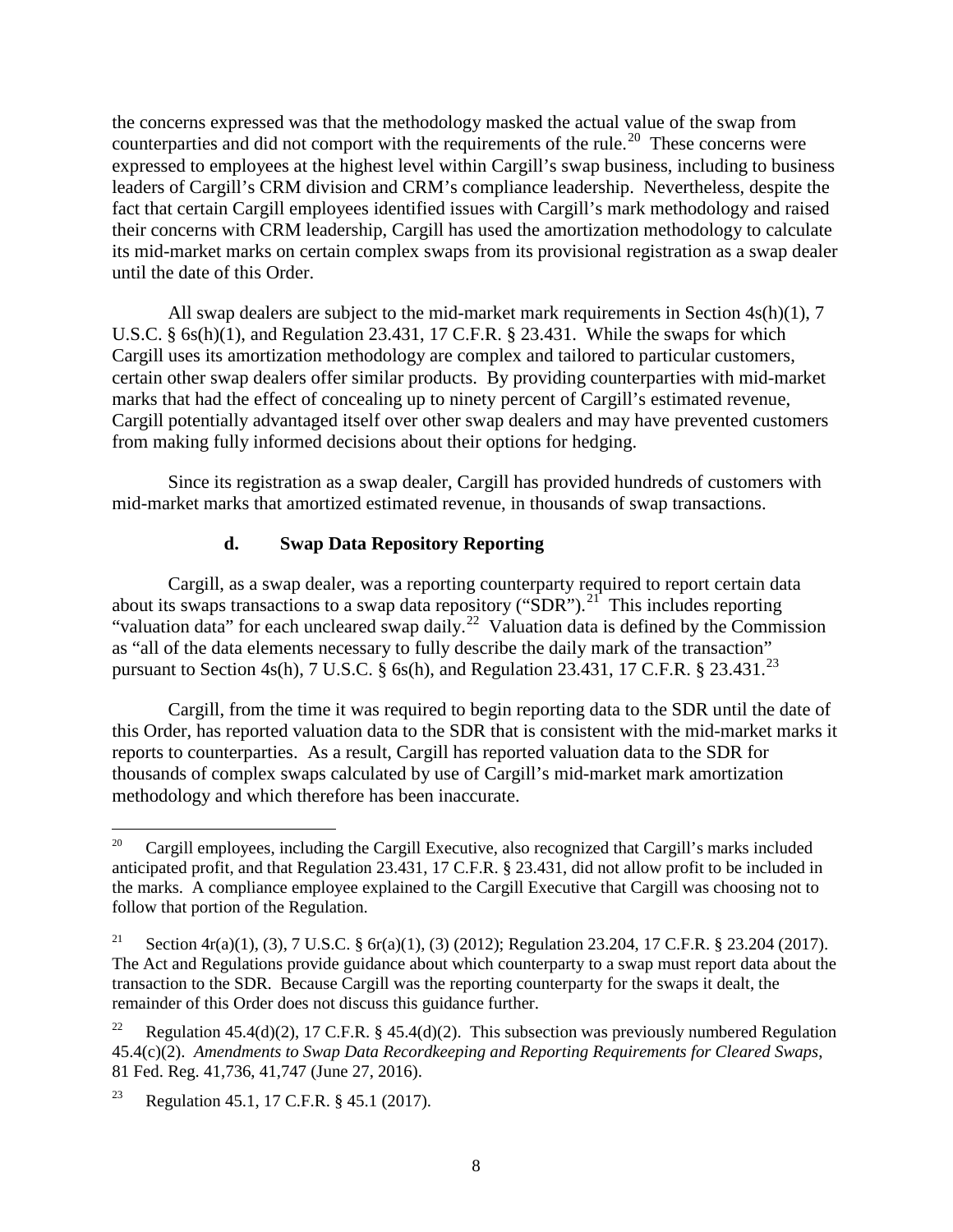# **2. Supervision Relating to ProPricing Swaps**

# **a. ProPricing**

For more than ten years, Cargill has offered its customers a grain marketing program called ProPricing. Farmers enroll volumes (or bushels) of certain agricultural commodities for forward delivery through a ProPricing grain marketing contract. Additionally, Cargill also licenses the ProPricing program to third party marketers, who enter into forward delivery cash contracts directly with farmers.

After the enrollment of bushels of a commodity with a specific start date for forward delivery in a certain contract month and year, Cargill prices the forward contracts and swap commitments by hedging the enrolled commodities with futures and options. Each commodity with a specific start date and delivery month and year is hedged in its own account. At delivery, where a third party marketer has licensed the program, Cargill provides the hedge price it achieved to the third party marketers by use of a swap. These swap transactions constitute swap dealing and are conducted through CRM.

CRM provides third party marketers with ProPricing-based swaps with regular updates on the program. These update communications include an estimate of what the futures hedge price for the contract would be as of a reporting date, based on the hedging that Cargill has undertaken in the account for that contract.<sup>24</sup> Additionally, the update communication provides the counterparty with information about the percent of enrolled bushels for a particular ProPricing contract that have been hedged in the corresponding account (also known as a "percent hedged"). CRM has an internal policy that communications with swap counterparties, including counterparties on swaps with third party marketers, must be accurate.

# **b. Over- and Under-Hedging and Customer Reporting**

In Cargill's terminology, if a hedging account is short more than the total volume of enrolled commodities for the ProPricing contract, the account is more than one hundred percent hedged; if an account is long, the account is less than zero percent hedged.

On a number of occasions during the Relevant Period, ProPricing accounts have been more than one hundred or less than zero percent hedged ("over" or "under" hedged). This may occur for a number of reasons, including changes in the deltas of options held in hedging accounts, the withdrawal of bushels from a ProPricing contract, and trades allocated to the wrong hedging account. In some instances, known over- and under-hedging was not quickly corrected by Cargill employees.

On occasions where accounts were over- or under-hedged on a reporting date, Cargill employees would change the "percent hedged" number in the update communication so that the communication would reflect that the contract was either one hundred percent, or zero percent, hedged, rather than more than one hundred percent or less than zero percent hedged. CRM did

 $24$ Cargill has variously called this estimate the "current market value" or "current ProPricing value" of the ProPricing contract.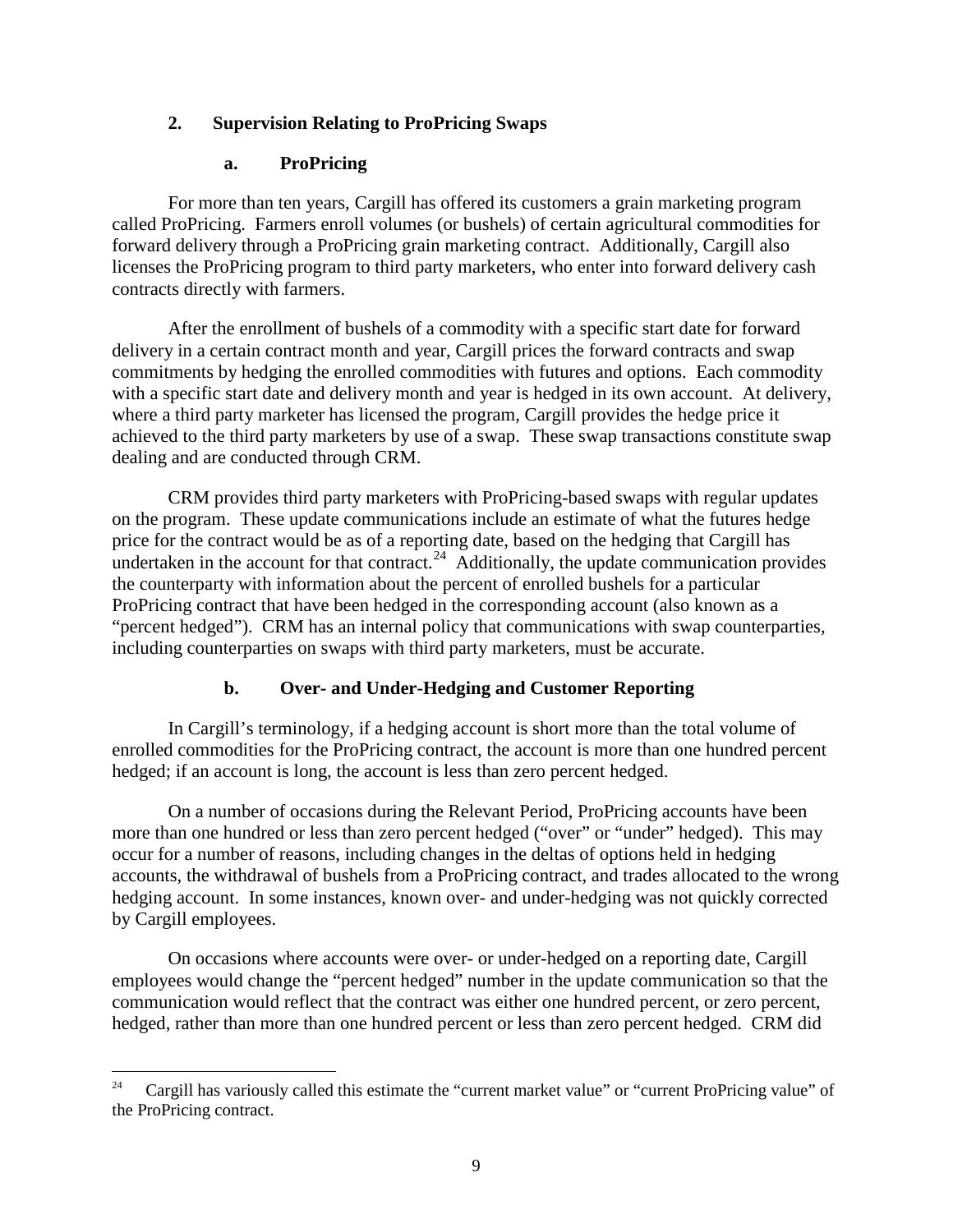not disclose to swap counterparties that at times update communications did not reflect the actual percent that the contracts were hedged.

Cargill failed to have in place systems, controls, policies, or procedures that were reasonably designed to detect and prevent the misreporting of "percent hedged" values to swap counterparties in the update communications.

#### **IV.**

#### **LEGAL DISCUSSION**

#### **A. Section 4s(h)(1) and Regulation 23.431 – Mid-Market Mark and Related Disclosures**

As discussed above, both Section 4s(h)(1), 7 U.S.C. § 6s(h)(1), and Regulation 23.431, 17 C.F.R. § 23.431, require swap dealers to disclose to counterparties (1) information about the material characteristics of the swap, (2) the swap dealer's material incentives and conflicts of interest related to the swap, and (3) a daily mark of each uncleared swap transaction. The Regulation additionally requires, as part of the disclosure of material incentives and conflicts of interest, disclosure of a pre-trade mark. 17 C.F.R. § 23.431. Regulation 23.431 requires that both the daily mark and the pre-trade mark "shall not include amounts for profit, credit reserve, hedging, funding, liquidity, or any other costs or adjustments." *Id*. Finally, the Regulation requires the swap dealer to disclose the "methodology and assumptions used to prepare the daily mark" and any additional information about the mark necessary to "ensure a fair and balanced communication." *Id*. In adopting Regulation 23.431, 17 C.F.R. § 23.431, the Commission stated that it would "consider good faith compliance with policies and procedures reasonably designed to comply with the business conduct standards rules as a mitigating factor when exercising its prosecutorial discretion for violation of the rules." Final Rule Release, 77 Fed. Reg. at 9,744.

Cargill, a swap dealer, provided counterparties with both pre-trade and daily mid-market marks that had the effect of concealing Cargill's full mark-up from counterparties, in that they were calculated based on amortizing Cargill's estimated revenue. Cargill further did not disclose to counterparties that it was employing this methodology for its marks until June 2016; as a result, Cargill's communications with counterparties prior to June 2016 were not "fair and balanced." Cargill also did not disclose to counterparties prior to June 2016 that counterparties who terminated complex swaps within the first sixty calendar days would not be charged Cargill's full estimated revenue, and therefore failed to disclose information about a material characteristic of its complex swaps. Cargill therefore violated Section 4s(h)(1), 7 U.S.C. § 6s(h)(1), and Regulation 23.431(a) and (d), 17 C.F.R. § 23.431(a), (d).

Moreover, in engaging in these violations, Cargill did not act in "good faith compliance with policies and procedures reasonably designed to comply with the business conduct standards rules." Final Rule Release, 77 Fed. Reg. at 9,744. Various Cargill employees expressed concerns that Cargill's marks for certain complex swaps did not accurately reflect the midmarket mark of the swaps during the first sixty calendar days of the trade. Further, Cargill employees chose not to seek Commission guidance on Cargill's mid-market mark methodology for these swaps out of concern that the Commission would disagree with Cargill's methodology.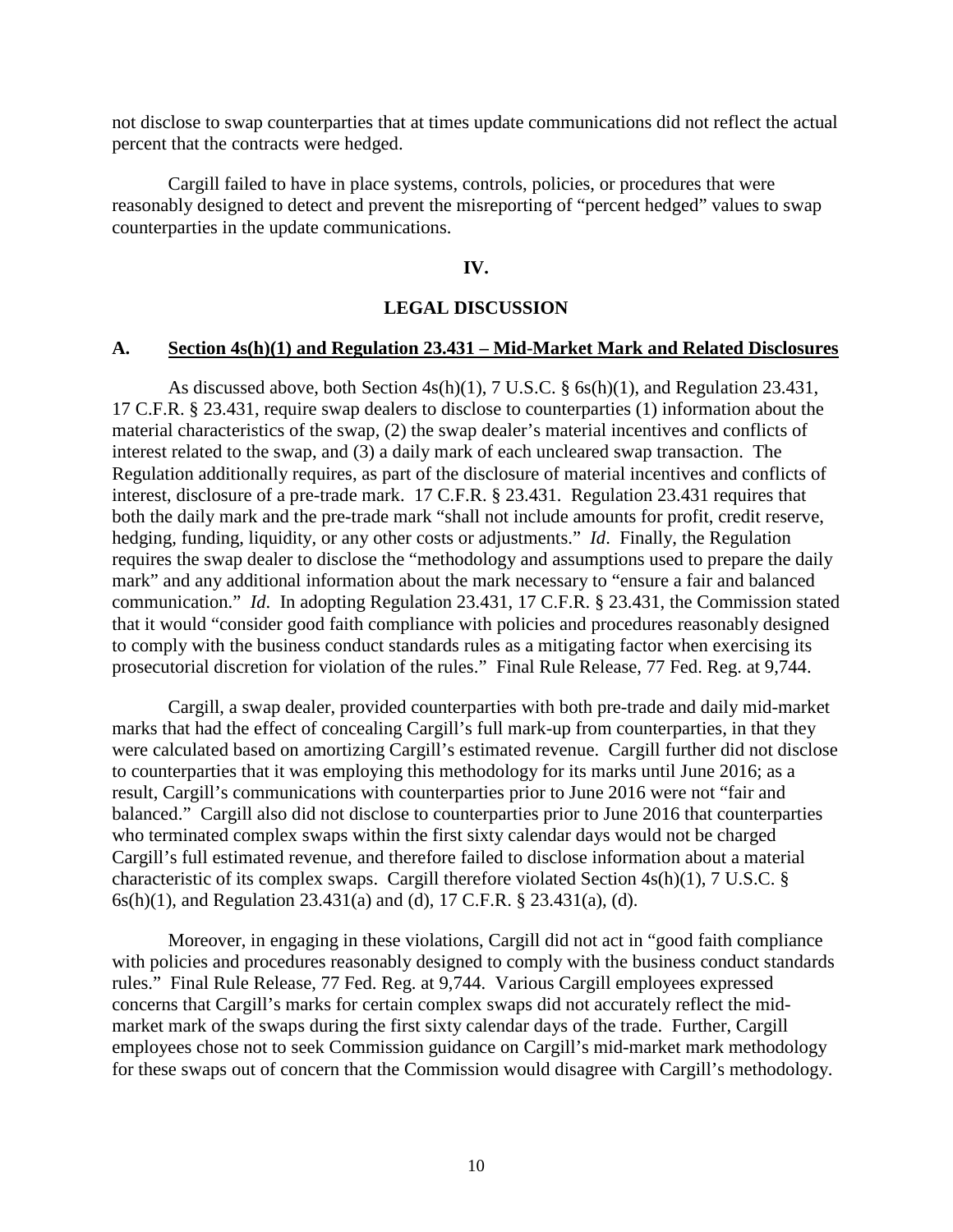In light of these facts, Cargill does not meet the requirements of the Commission's policy statement regarding mitigation.

# **B. Regulation 45.4(d)(2) – Reporting of Valuation Data to SDR**

Section  $2(a)(13)$  of the Act, 7 U.S.C. §  $2(a)(13)$  (2012), requires that all swaps, both cleared and uncleared, be reported to an SDR and establishes requirements for such reporting. This Section and the Commission's implementing regulations in Parts 43 and 45, 17 C.F.R. pt. 43, 45 (2017), were designed to enhance transparency, promote standardization, and reduce systemic risk. The accuracy and completeness of swap reporting are critical to the Commission's mission to protect market participants and to ensure market integrity. *See, e.g.*, *In re ICE Futures U.S.*, CFTC No. 15-17, 2015 WL 1276463 (CFTC Mar. 16, 2015) (consent order); *In re Deutsche Bank Secs. Inc.*, CFTC No. 15-11, 2015 WL 1508451 (CFTC Dec. 22, 2014) (consent order).

Among the requirements of the Act and Regulations related to swap reporting, Regulation 45.4(d)(2)(i), 17 C.F.R. § 45.4(d)(2)(i), provides that any swap dealer or major swap participant who is a reporting counterparty for a swap must report "valuation data" for each uncleared swap daily.<sup>25</sup> Valuation data is defined as "all of the data elements necessary to fully describe the daily mark of the transaction" pursuant to Section 4s(h), 7 U.S.C. § 6s(h), and Regulation 23.431, 17 C.F.R. § 23.431. Regulation 45.1, 17 C.F.R. § 45.1.

Cargill, a swap dealer and reporting counterparty, reported valuation data that did not comply with the requirements of Section 4s(h), 7 U.S.C. § 6s(h), and Regulation 23.431, 17 C.F.R. § 23.431, for thousands of complex swaps. Cargill therefore violated Regulation 45.4(d)(2)(i), 17 C.F.R. § 45.4(d)(2)(i).

# **C. Regulation 166.3 – Failure to Supervise**

Regulation 166.3, 17 C.F.R. § 166.3, provides that:

Each Commission registrant, except an associated person who has no supervisory duties, must diligently supervise the handling by its partners, officers, employees and agents (or persons occupying a similar status or performing a similar function) of all commodity interest accounts carried, operated, advised or introduced by the registrant and all other activities of its partners, officers, employees and agents (or persons occupying a similar status or performing a similar function) relating to its business as a Commission registrant.

A violation under Regulation 166.3, 17 C.F.R. § 166.3, is an independent violation for which no underlying violation is necessary. *See In re Collins*, [1996-1998 Transfer Binder] Comm. Fut. L. Rep. (CCH) ¶ 27,194, at 45,744 (CFTC Dec. 10, 1997).

<sup>25</sup> 25 This subsection was previously numbered Regulation 45.4(c)(2). *Amendments to Swap Data Recordkeeping and Reporting Requirements for Cleared Swaps*, 81 Fed. Reg. 41,736, 41,747 (June 27, 2016).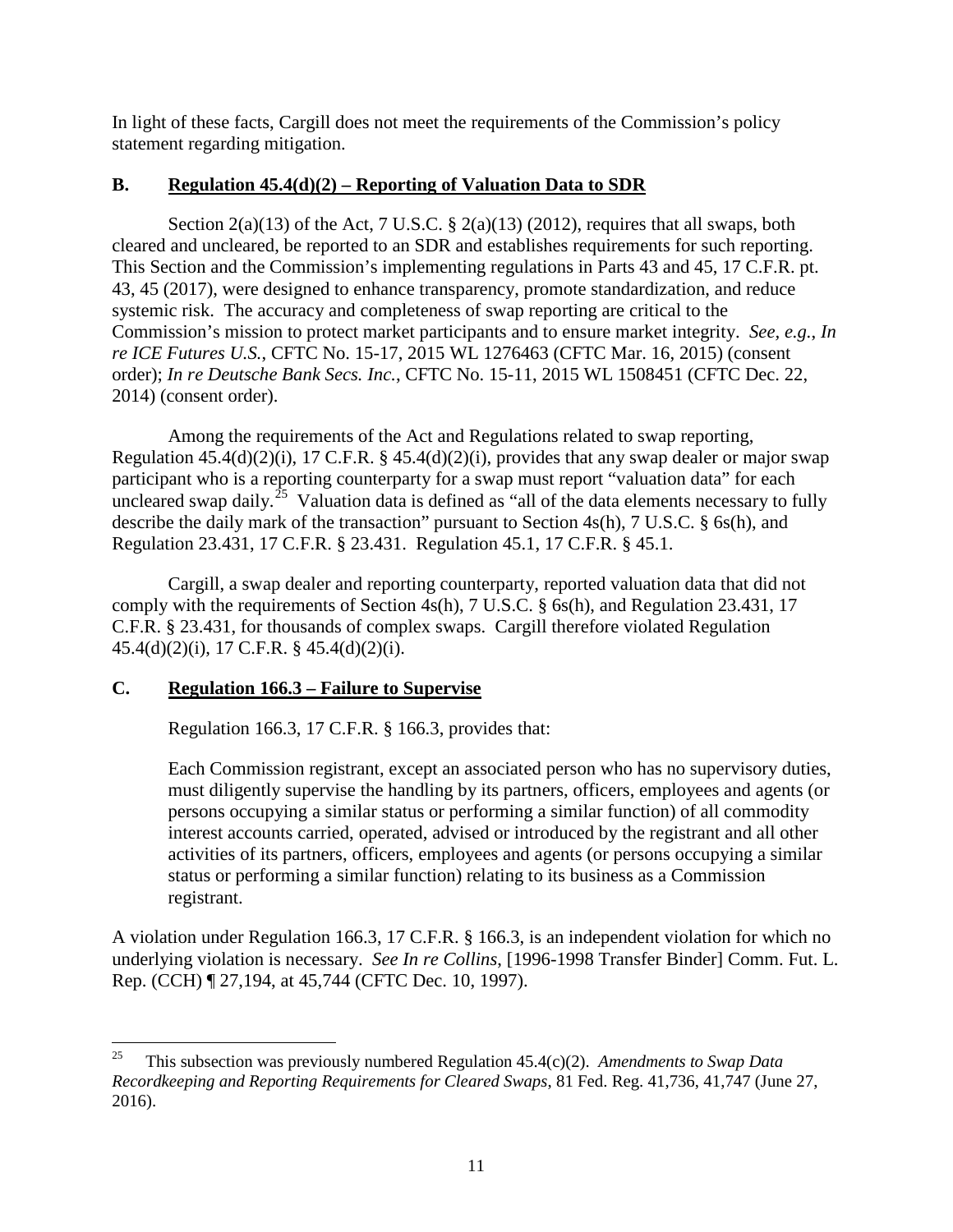A violation of Regulation 166.3, 17 C.F.R. § 166.3, is demonstrated by showing either that (1) the registrant's supervisory system was generally inadequate; or (2) the registrant failed to perform its supervisory duties diligently. *See In re Forex Capital Markets LLC*, [2012-2013 Transfer Binder] Comm. Fut. L. Rep. (CCH) ¶ 32,658, at 73,166 (Oct. 3, 2011) (citing *In re Murlas Commodities*, [1994-1996 Transfer Binder] Comm. Fut. L. Rep. (CCH) ¶ 26,485, at 43,161 (CFTC Sept. 1, 1995)); *see also In re GNP Commodities, Inc.*, [1990-1992 Transfer Binder] Comm. Fut. L. Rep. (CCH) ¶ 25,360, at 39,219 (CFTC Aug. 11, 1992) (providing that, even if an adequate supervisory system is in place, Regulation 166.3 can still be violated if the supervisory system is not diligently administered), *aff'd sub nom. Monieson v. CFTC*, 996 F.2d 852 (7th Cir. 1993); *Samson Refining Co. v. Drexel Burnham Lambert, Inc.* [1987-1990 Transfer Binder] Comm. Fut. L. Rep. (CCH) ¶ 24,596, at 36,566 (CFTC Feb. 16, 1990) (noting that, under Regulation 166.3, a registrant has a "duty to develop procedures for the detection and deterrence of possible wrongdoing by its agents" (internal quotation marks omitted)). Evidence of violations that "should be detected by a diligent system of supervision, either because of the nature of the violations or because the violations have occurred repeatedly," is probative of a failure to supervise. *In re Paragon Futures Ass'n*, [1990-1992 Transfer Binder] Comm. Fut. L. Rep. (CCH) ¶ 25,266, at 38,850 (CFTC Apr. 1, 1992). A registrant can also be liable for failure to supervise if it "knew of specific instances of misconduct, yet failed to take reasonable steps to correct the problems." *CFTC v. Sidoti*, 178 F.3d 1132, 1137 (11th Cir. 1999).

Cargill has been a Commission registrant since February 28, 2013, when it provisionally registered as a swap dealer. Since that time, it failed to have in place an adequate supervisory system and failed to perform its supervisory duties diligently as to the mid-market mark and related disclosures, in that multiple Cargill employees, including compliance personnel, were aware that Cargill's mid-market marks for complex swaps did not reveal Cargill's full mark up, and yet no steps were taken to bring Cargill's marks into compliance by providing accurate midmarket marks or to make any disclosure concerning any aspect of the amortization policy until June 2016, nor did Cargill have in place a supervisory system to ensure that incorrect valuation data was not sent to the SDR. Further, Cargill failed to have in place an adequate supervisory system within CRM and failed to perform its supervisory duties diligently as to communications about swaps with third party marketers, in that violations of CRM's internal communications policies repeatedly occurred and communications with counterparties were inaccurate regarding the percent accounts were hedged, but Cargill failed to develop systems or procedures to prevent the violations or correct the conduct.

Cargill therefore failed to supervise diligently its officers, employees, and agents and did not have sufficient procedures in place to detect and deter misconduct, in violation of Regulation 166.3, 17 C.F.R. § 166.3.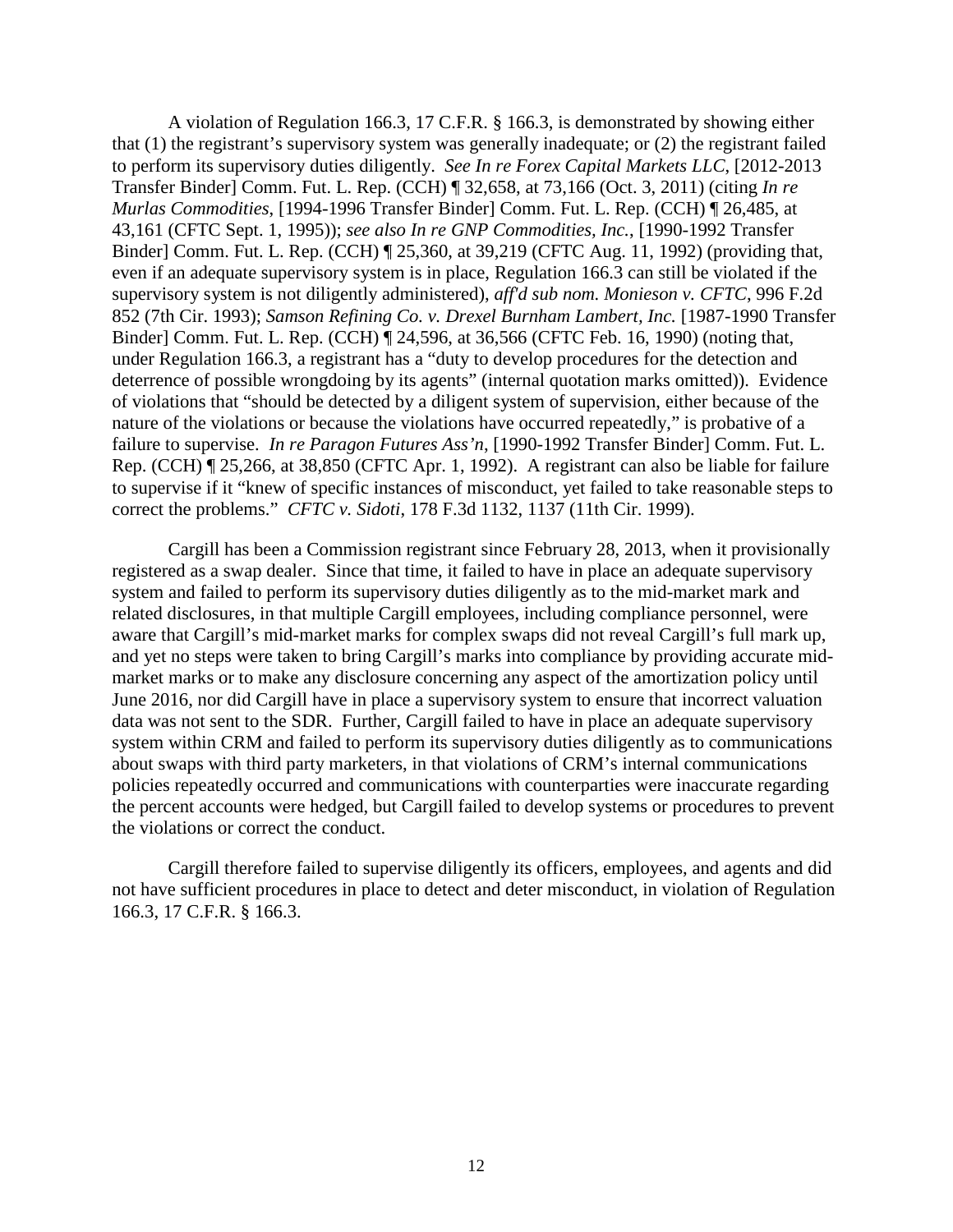#### **FINDINGS OF VIOLATION**

Based on the foregoing, the Commission finds that, during the Relevant Period, Cargill violated Section  $4s(h)(1)$  of the Act, 7 U.S.C. § 6s(h)(1), and Regulations 23.431(a) and (d), 45.4(d)(2), and 166.3, 17 C.F.R. §§ 23.431(a), (d), 45.4(d)(2), 166.3.

#### **VI.**

#### **OFFER OF SETTLEMENT**

Respondent has submitted the Offer in which it, without admitting or denying the findings and conclusions herein:

- A. Acknowledges receipt of service of this Order;
- B. Admits the jurisdiction of the Commission with respect to all matters set forth in this Order and for any action or proceeding brought or authorized by the Commission based on violation of or enforcement of this Order;
- C. Waives:
	- 1. the filing and service of a complaint and notice of hearing;
	- 2. a hearing;
	- 3. all post-hearing procedures;
	- 4. judicial review by any court;
	- 5. any and all objections to the participation by any member of the Commission's staff in the Commission's consideration of the Offer;
	- 6. any and all claims that it may possess under the Equal Access to Justice Act, 5 U.S.C. § 504 (2012) and 28 U.S.C. § 2412 (2012), and/or the rules promulgated by the Commission in conformity therewith, Part 148 of the Regulations, 17 C.F.R. pt. 148 (2017), relating to, or arising from, this proceeding;
	- 7. any and all claims that it may possess under the Small Business Regulatory Enforcement Fairness Act of 1996, Pub. L. No. 104-121, §§ 201-253, 110 Stat. 847, 857-868 (codified as amended in scattered sections of 5 U.S.C. and 15 U.S.C.), relating to, or arising from, this proceeding; and
	- 8. any claims of Double Jeopardy based on the institution of this proceeding or the entry in this proceeding of any order imposing a civil monetary penalty or any other relief;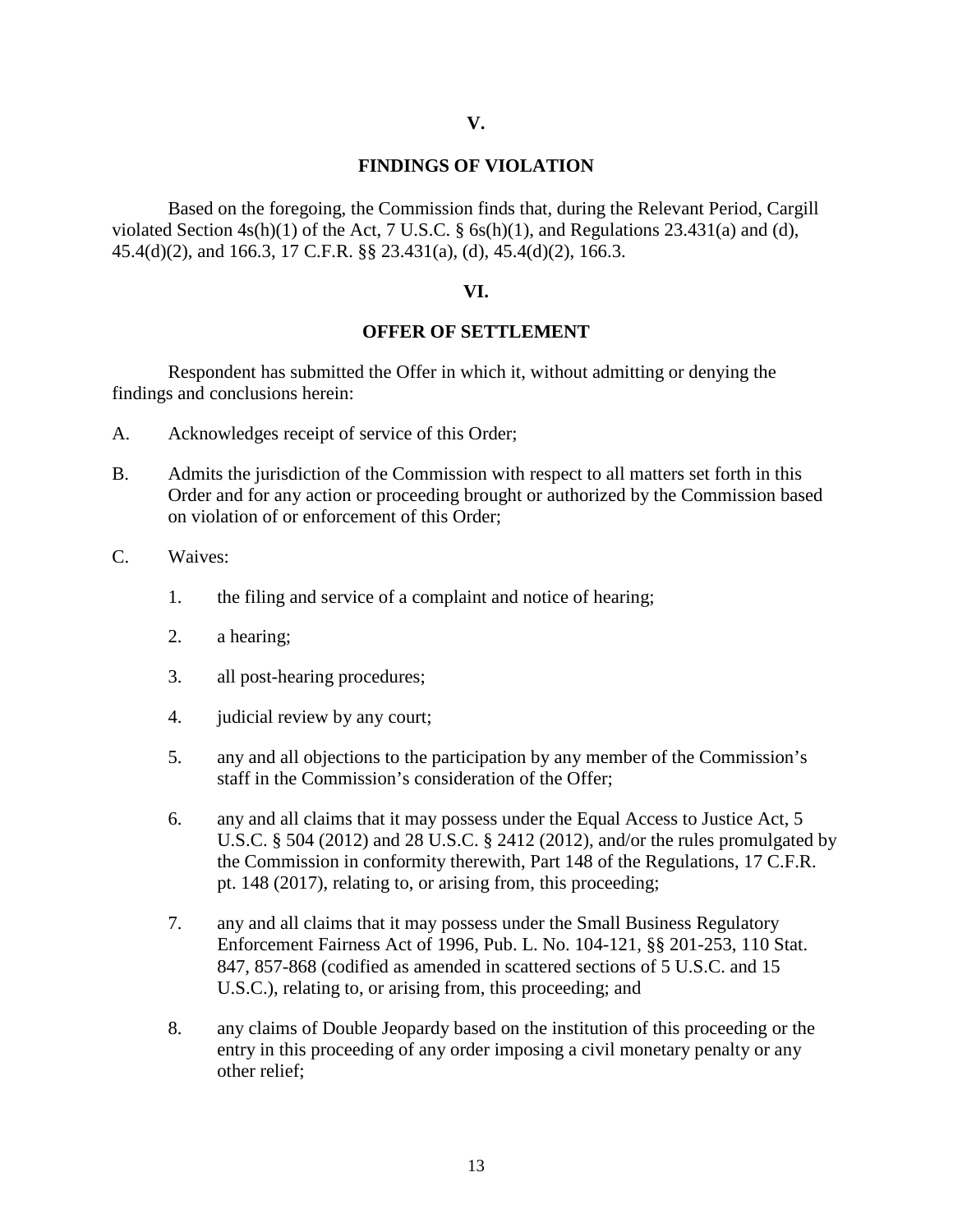- D. Stipulates that the record basis on which this Order is entered shall consist solely of the findings contained in this Order to which Respondent has consented in the Offer;
- E. Consents, solely on the basis of the Offer, to the Commission's entry of this Order that:
	- 1. makes findings by the Commission that Respondent violated Section 4s(h)(1) of the Act, 7 U.S.C.  $\S$  6s(h)(1), and Regulations 23.431(a) and (d), 45.4(d)(2), and 166.3, 17 C.F.R. §§ 23.431(a), (d), 45.4(d)(2), 166.3;
	- 2. orders Respondent to cease and desist from violating Section 4s(h)(1) of the Act, 7 U.S.C. § 6s(h)(1), and Regulations 23.431(a) and (d), 45.4(d)(2), and 166.3, 17 C.F.R. §§ 23.431(a), (d), 45.4(d)(2), 166.3;
	- 3. orders Respondent to pay a civil monetary penalty in the amount of ten million dollars (\$10,000,000), plus post-judgment interest; and
	- 4. orders Respondent and its successors and assigns to comply with the conditions and undertakings consented to in the Offer and as set forth in Part VII of this Order.

Upon consideration, the Commission has determined to accept the Offer.

### **VII.**

### **ORDER**

### **Accordingly, IT IS HEREBY ORDERED THAT:**

- A. Respondent and its successors and assigns shall cease and desist from violating Section 4s(h)(1) of the Act, 7 U.S.C. § 6s(h)(1), and Regulations 23.431(a) and (d), 45.4(d)(2), and 166.3, 17 C.F.R. §§ 23.431(a), (d), 45.4(d)(2), 166.3.
- B. Respondent shall pay a civil monetary penalty in the amount of ten million dollars (\$10,000,000) ("CMP Obligation"), plus post-judgment interest. Post-judgment interest shall accrue on the CMP Obligation beginning on the date of entry of this Order and shall be determined by using the Treasury Bill rate prevailing on the date of entry of this Order pursuant to 28 U.S.C. § 1961 (2012).

Respondent shall pay the CMP Obligation by electronic funds transfer, U.S. postal money order, certified check, bank cashier's check, or bank money order. If payment is to be made other than by electronic funds transfer, then the payment shall be made payable to the Commodity Futures Trading Commission and sent to the address below:

> Commodity Futures Trading Commission Division of Enforcement ATTN: Accounts Receivables DOT/FAA/MMAC/AMZ-341 CFTC/CPSC/SEC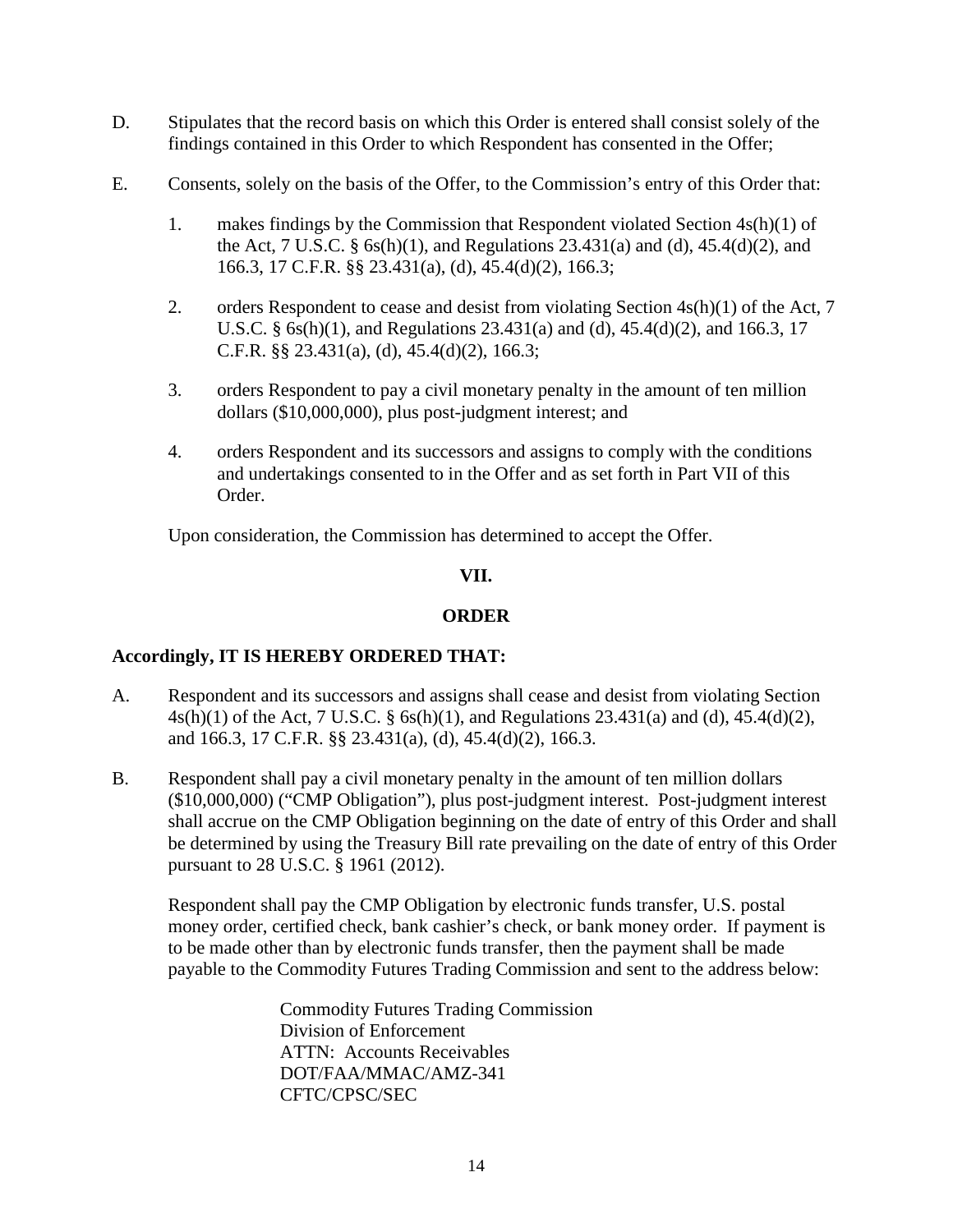6500 S. MacArthur Blvd. Oklahoma City, OK 73169 (405) 954-7262 office (405) 954-1620 fax nikki.gibson@faa.gov

If payment is to be made by electronic funds transfer, Respondent shall contact Nikki Gibson or her successor at the above address to receive payment instructions and shall fully comply with those instructions. Respondent shall accompany payment of the CMP Obligation with a cover letter that identifies the paying Respondent and the name and docket number of this proceeding. The paying Respondent shall simultaneously transmit copies of the cover letter and the form of payment to the Chief Financial Officer, Commodity Futures Trading Commission, Three Lafayette Centre, 1155 21st Street, NW, Washington, D.C. 20581.

- C. Respondent and its successors and assigns shall comply with the following conditions and undertakings set forth in the Offer:
	- 1. Public Statements: Respondent agrees that neither it nor any its successors and assigns, agents, or employees under its authority or control shall take any action or make any public statement denying, directly or indirectly, any findings or conclusions in this Order or creating, or tending to create, the impression that this Order is without a factual basis; provided, however, that nothing in this provision shall affect Respondent's: (i) testimonial obligations; or (ii) right to take legal positions in other proceedings to which the Commission is not a party. Respondent and its successors and assigns shall undertake all steps necessary to ensure that all of its agents and/or employees under its authority or control understand and comply with this agreement.
	- 2. Partial Satisfaction: Respondent understands and agrees that any acceptance by the Commission or the Monitor of any partial payment of Respondent's CMP Obligation shall not be deemed a waiver of its obligation to make further payments pursuant to this Order, or a waiver of the Commission's right to seek to compel payment of any remaining balance.
	- 3. Change of Address/Phone: Until such time as Respondent satisfies in full its CMP Obligation as set forth in this Consent Order, Respondent shall provide written notice to the Commission by certified mail of any change to its telephone number and mailing address within ten (10) calendar days of the change.
	- 4. Undertakings:
		- a. Within 60 days of the date of this Order, CRM will develop and employ a model using mid-market values to generate a pre-trade mark and daily mark ("mid-market marks") in compliance with Regulation 23.431, 17 C.F.R. § 23.431, for its complex swaps. The mid-market marks generated by CRM's model and provided by CRM to swaps counterparties under Regulation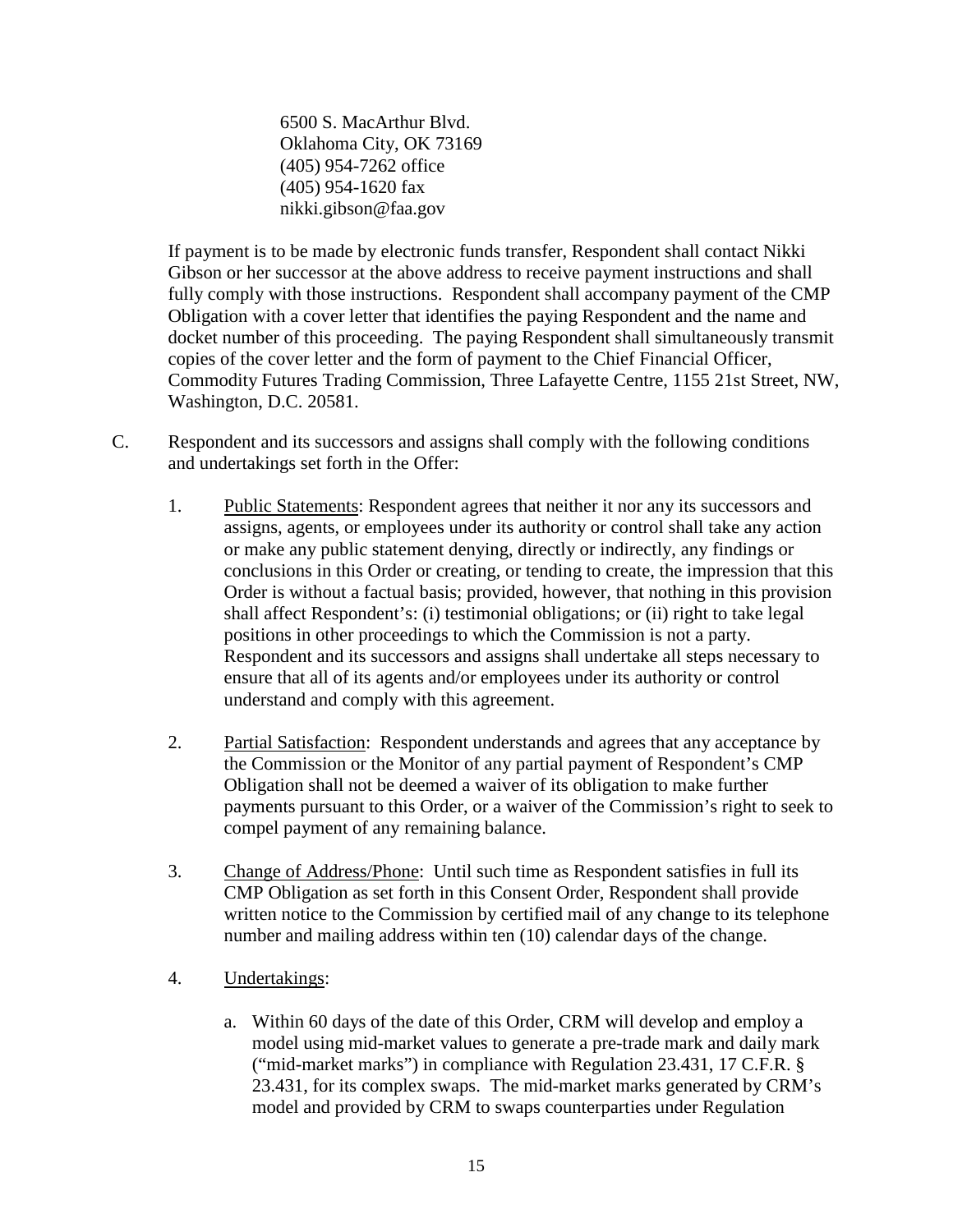23.431, 17 C.F.R. § 23.431, will reflect CRM's full estimated revenue and shall not include any amortization of estimated revenue.

- b. CRM may provide an additional mark ("unwind mark") that reflects the unwind or termination value of the swap, and for such unwind mark, CRM may use an amortization methodology. Any such unwind mark shall clearly be labeled as such, and CRM shall inform customers of the material characteristics of the swap as they relate to such an unwind mark, including the time period over which CRM amortizes estimated revenue and the circumstances under which CRM will unwind or terminate the swap at or close to the unwind mark.
- c. Cargill will provide counterparties mid-market marks for complex swaps employing a model using mid-market values as described in paragraph a for so long as Cargill is required to provide a mid-market mark to counterparties under the Act and Regulations.
- d. Within 60 days of the date of this order, CRM will provide updated disclosures reflecting its revised model in accordance with paragraph a above to counterparties with open complex swaps. By the same date, CRM will also inform such counterparties that they may request corrected mid-market marks for such swaps, and, on request, will provide counterparties with corrected mid-market marks.
- e. Within 60 days of the date of this Order, CRM will provide to its Swap Data Repository corrected valuation data for its open complex swaps that is calculated in accordance with paragraph a above.
- f. Within 90 days of the date of this Order, CRM will implement and improve internal controls and procedures in a manner reasonably designed to ensure that CRM's mid-market marks for complex swaps comply with the Act and Regulations. Remediation improvements will include:
	- i. enhanced training of traders, marketers, supervisors, and others involved in calculating and providing marks for complex swaps;
	- ii. enhanced training of compliance employees to ensure that compliance employees are providing adequate compliance oversight of the CRM business;
	- iii. periodic audits (at least annually) of CRM's mark methodology;
	- iv. periodic review of communications with customers relating to the mark on complex swaps.